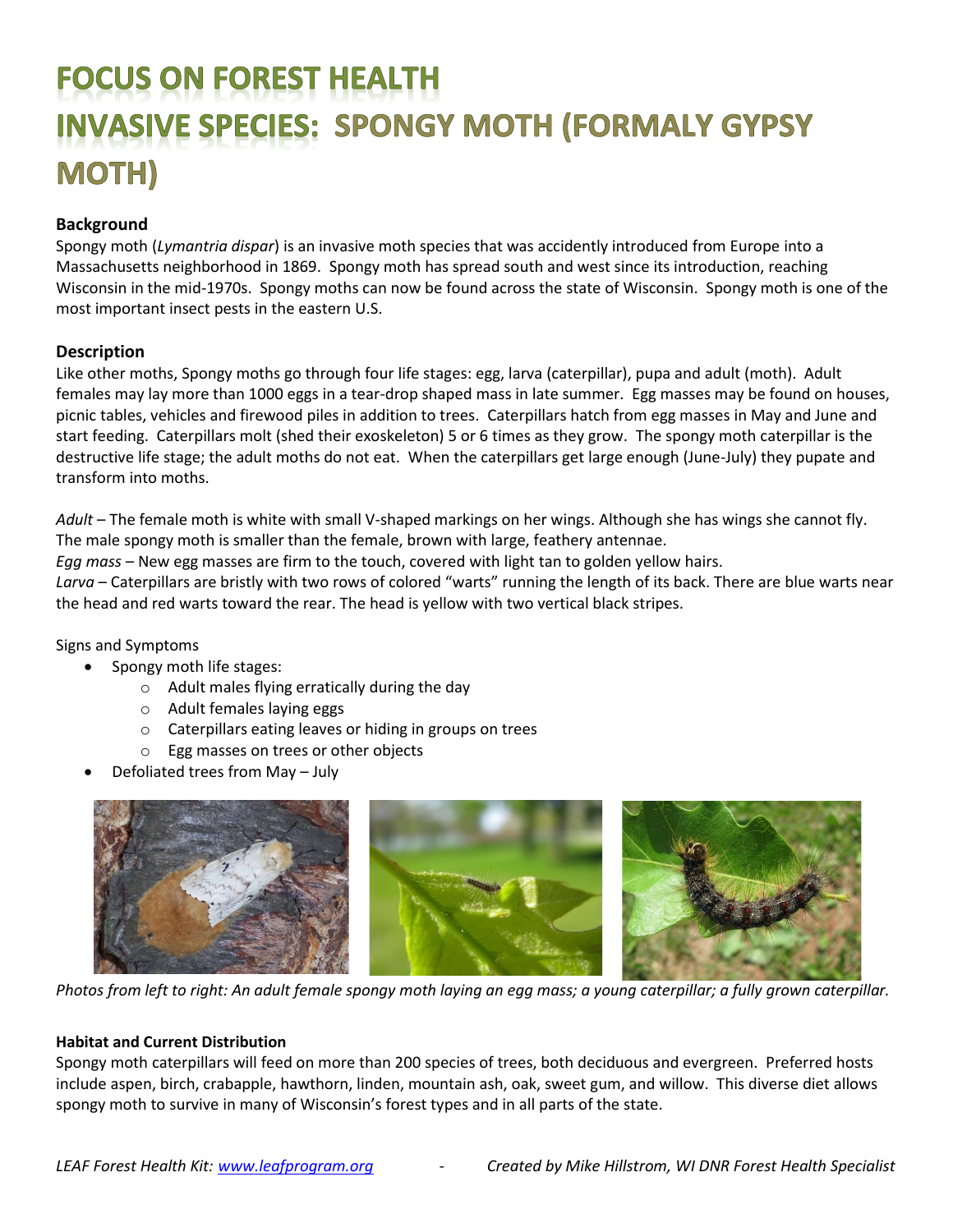Spongy moth is already well established in Wisconsin and is now a permanent pest in our forests. For a current map of counties quarantined for spongy moth and where outbreaks are occurring visit [http://gypsymoth.wi.gov/.](http://gypsymoth.wi.gov/)

# **Impact and Management**

When spongy moth populations reach outbreak levels about every 10 years they have the ability to eat the leaves off of (defoliate) entire trees or forests. Healthy trees will typically recover from defoliation but trees that are weak from drought, previous defoliation, age or other stressors may not survive unless they are protected from spongy moth. Repeated defoliation often weakens trees resulting in greater susceptibility to disease and other insect pests. Spongy moth caterpillars can also be annoyance when they aggregate on the sides of buildings and homes. Some people have allergies to the hairs on the caterpillars.

- Ecological Spongy moth caterpillars feed on many of the most important and common tree species in Wisconsin. Damage has the potential to impact many of the wildlife species that rely on affected trees for food and shelter.
- Economic Many of the tree species spongy moth impacts are economically important in Wisconsin for timber for lumber, furniture, veneer, paneling, flooring and firewood.
- Social/recreational The trees spongy moth feeds on provide a variety of recreation opportunities for Wisconsin's residents and tourists including biking, hiking, camping and wildlife viewing. Many of the affected species are planted in our parks and yards to provide shade and help cool our homes in summer, slow rain water to prevent flooding and absorb air pollution.







*Photos from left to right: A large area defoliated by spongy moth; trees impacted by spongy moth feeding; hundreds of spongy moth caterpillars on a tree.*

Help protect your trees from damaging levels of spongy moth defoliation by:

- Get firewood within 10 miles of where you will use it. Many parks offer aged or certified firewood for sale to campers at reasonable prices. Firewood is also often available from private sellers just outside the parks.
- Follow spongy moth quarantine laws and best management practices (see the links below).
	- o Do not move spongy moth from quarantined to non-quarantined counties.
	- o Recognize spongy moth life stages.
	- o Inspect items stored outside before moving them.
- Be on the lookout for this pest! Be familiar with the signs and symptoms of spongy moth and learn how to manage them. Learn the difference between spongy moth and other similar defoliators.

Successful management of spongy moth requires an integrated approach that includes:

- Aerial applications of biological insecticides such as *Bacillus thuringiensis* (Bt) or Gypchek when caterpillar populations are high.
- Promote natural enemies such as predatory wasps, birds and disease organisms that kill spongy moths.
- Homeowners should remove and destroy egg masses in the fall and winter. In spring, wrap bands covered in sticky material around the trunks of trees to entangle climbing caterpillars. Older larvae can be collected and destroyed daily from under burlap skirts placed around tree trunks.

#### **For more information**

• <http://gypsymoth.wi.gov/>





*Photo: Aerial application of biological insecticides.*